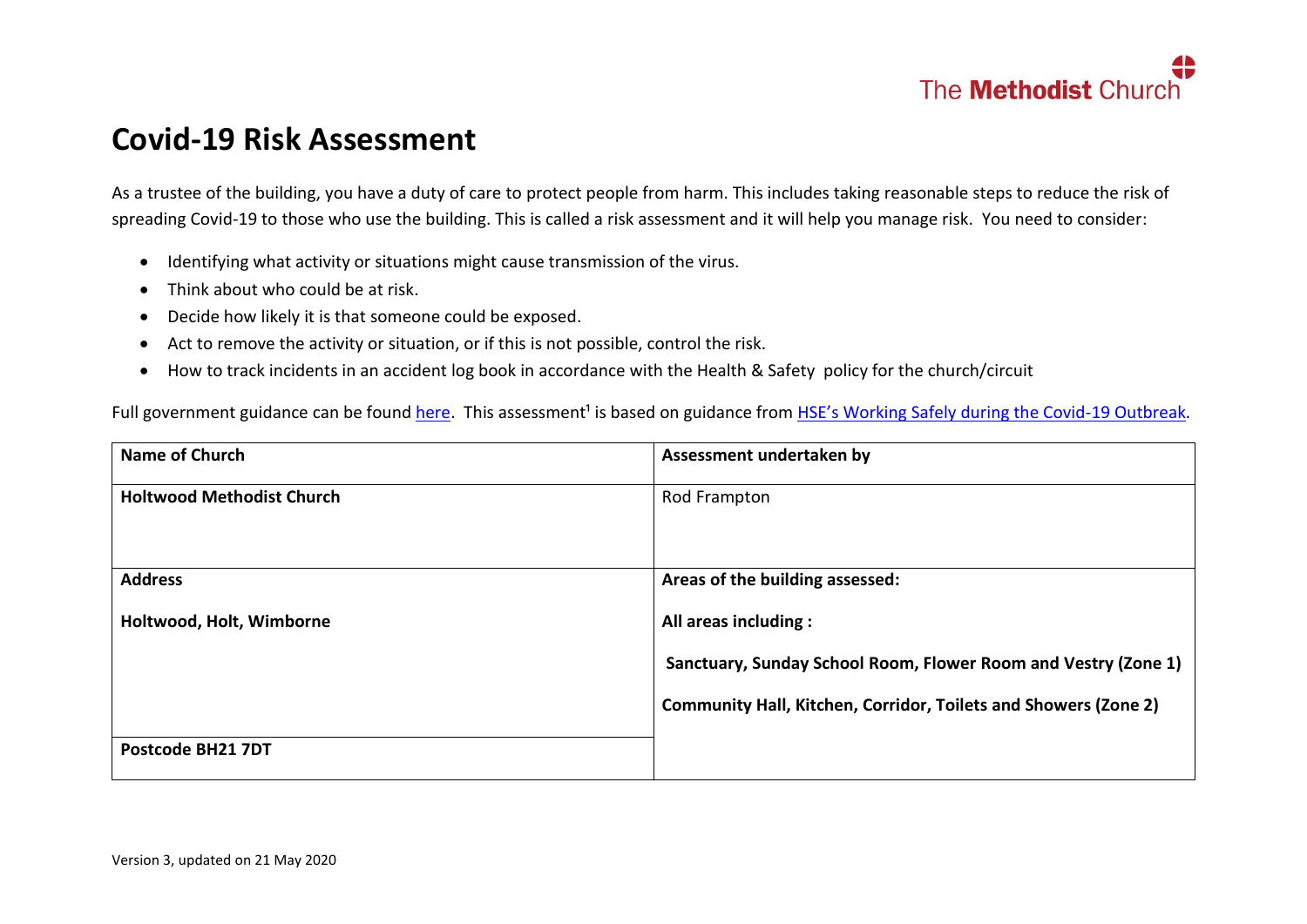| Date of Initial Assessment: July 2020 | <b>Assessment Review Date: Dec 2021</b> |  |  |
|---------------------------------------|-----------------------------------------|--|--|
|                                       |                                         |  |  |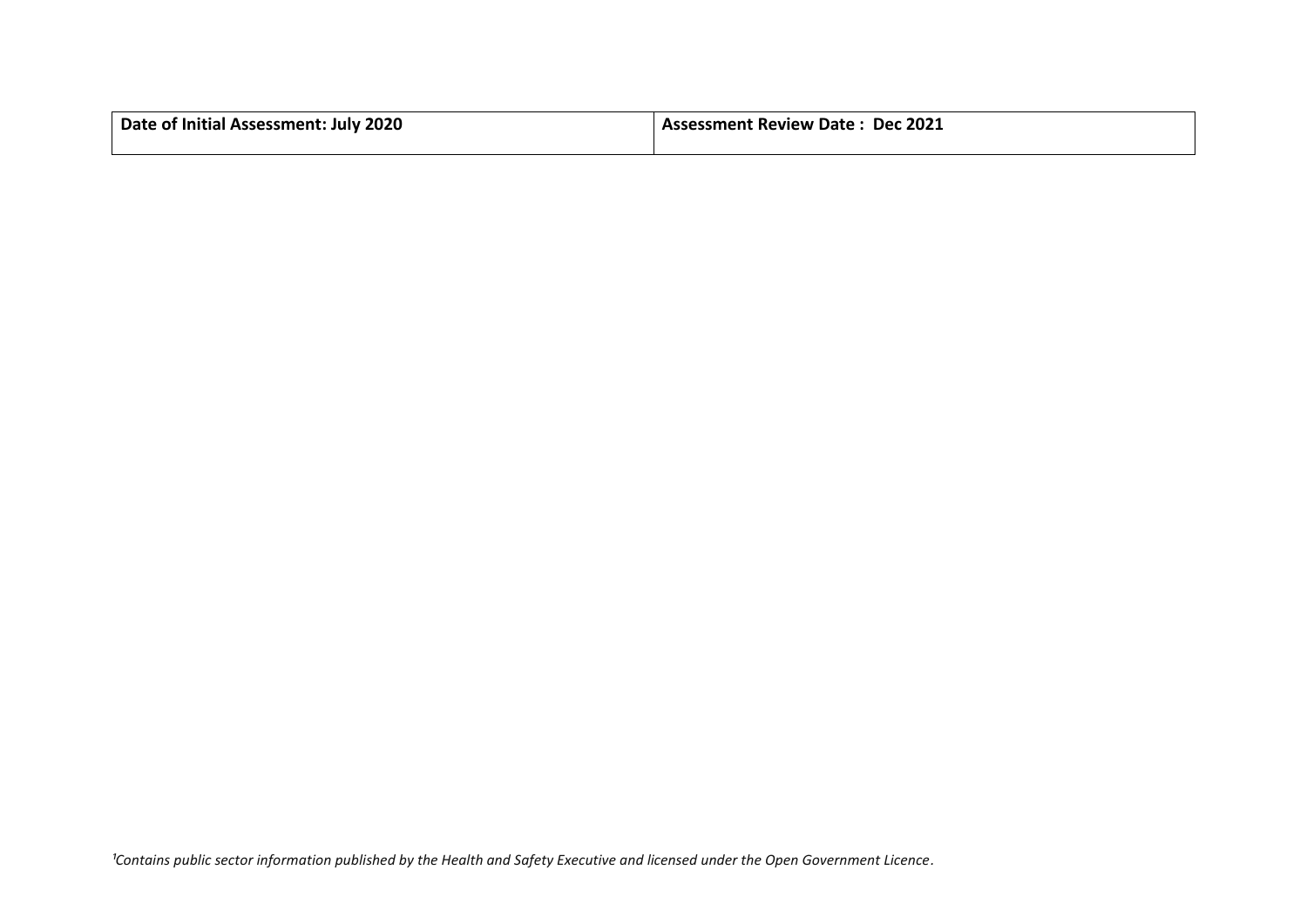

#### **Social Distancing**

#### **Questions to Consider**

- 1. In our building, where will social distancing be more difficult?
- 2. What areas or tasks are more likely to increase the risk? How can we change work and tasks so people keep 2m apart or are separate?
- 3. Can we re-organise our building to reduce the likelihood that coronavirus will spread?
- 4. Do we need to add or change things in our building to reduce the likelihood of spreading coronavirus?
- 5. If the building is listed, any changes need to be sensitive and reversible. Please consult the [Conservation Officer](mailto:conservation@methodistchurch.org.uk?subject=Social%20Distancing%20during%20Covid-19) about these changes.\*

You should think about how you can organise the building so that you can keep both users and visitors 2m apart, where possible:

- 1. Physically arrange communal areas to keep people 2m apart.\*
- 2. Mark areas using tape or floor paint to help people keep a 2m distance.<sup>\*</sup>
- 3. Provide signage to remind people to keep a 2m distance.\*
- 4. Using screens to create a physical barrier between people.\*
- 5. Use more than one exit or entry to reduce numbers of people coming together.
- 6. Set up a register to track who enters the building. Provide easily accessible hand sanitiser and ask people to bring their own pen.
- 7. Permit only essential trips within the building to maintain social distancing as much as possible.
- 8. Social distancing also to be adhered to in communal areas.
- 9. Leave doors open that can be left open (taking fire safety and security issues into consideration) to reduce the need for people to touch door handles.

Where you cannot keep a 2m physical distance, you should think about:

- 1. Put in place systems such as 'one in, one out' in communal areas if it is not possible to maintain social distancing.
- 2. Assigning one person per area or reducing the number of people in the area.
- 3. Assigning people to teams (sometimes known as a cohort), that is people working on the same teams to limit social interaction.

#### **Likelihood**

- $1 =$  Low (seldom)
- 2= Medium (frequently)
- 3= High (certain or near certain)

#### **Severity**

1 = Low (minor cuts/bruises) 2 = Medium (serious injury / incapacitated for > 3 days)

3 = High (fatality or number of persons seriously injured)

#### **Risk Rating**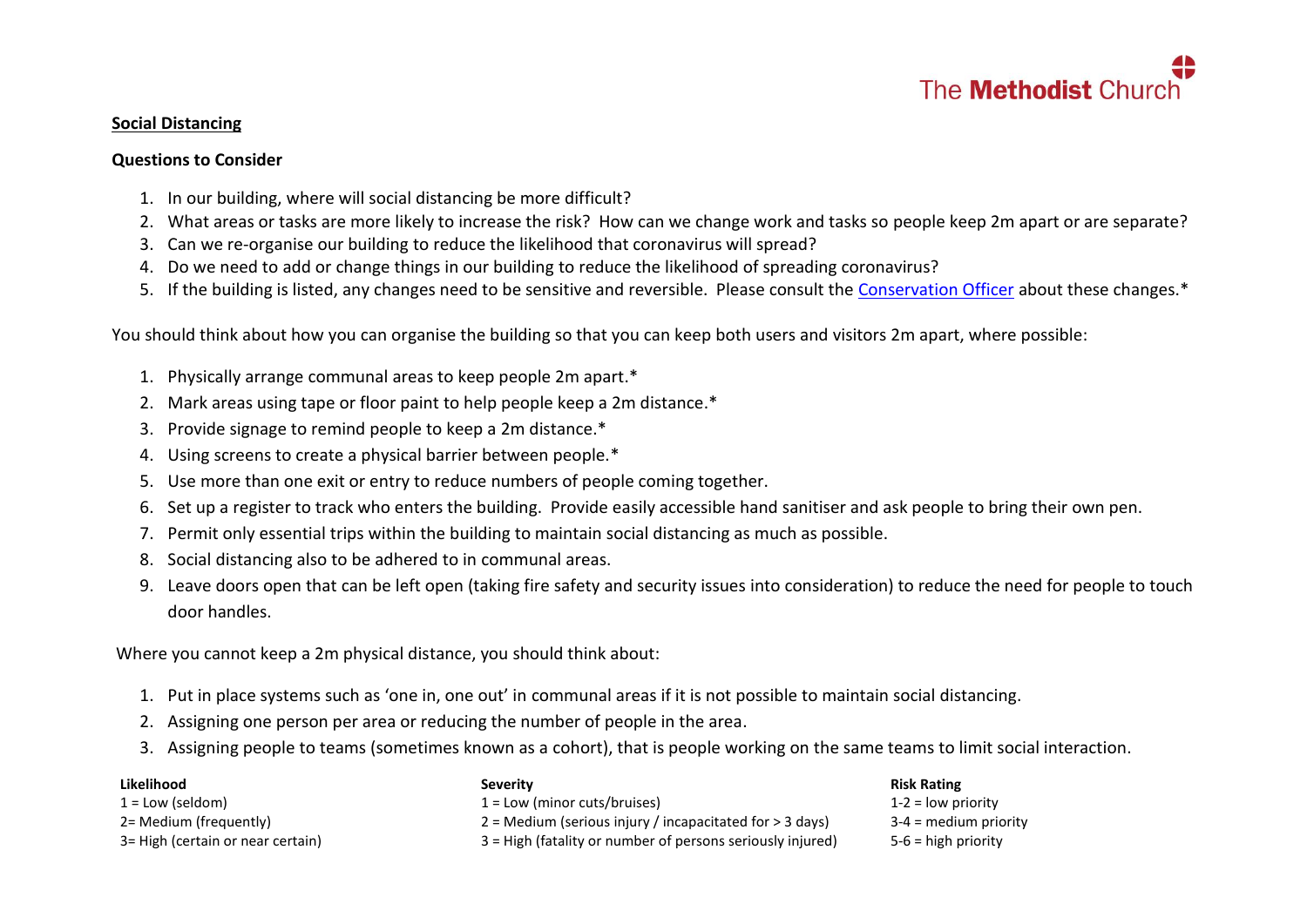4. Keeping the number of people working less than 2m apart to a minimum.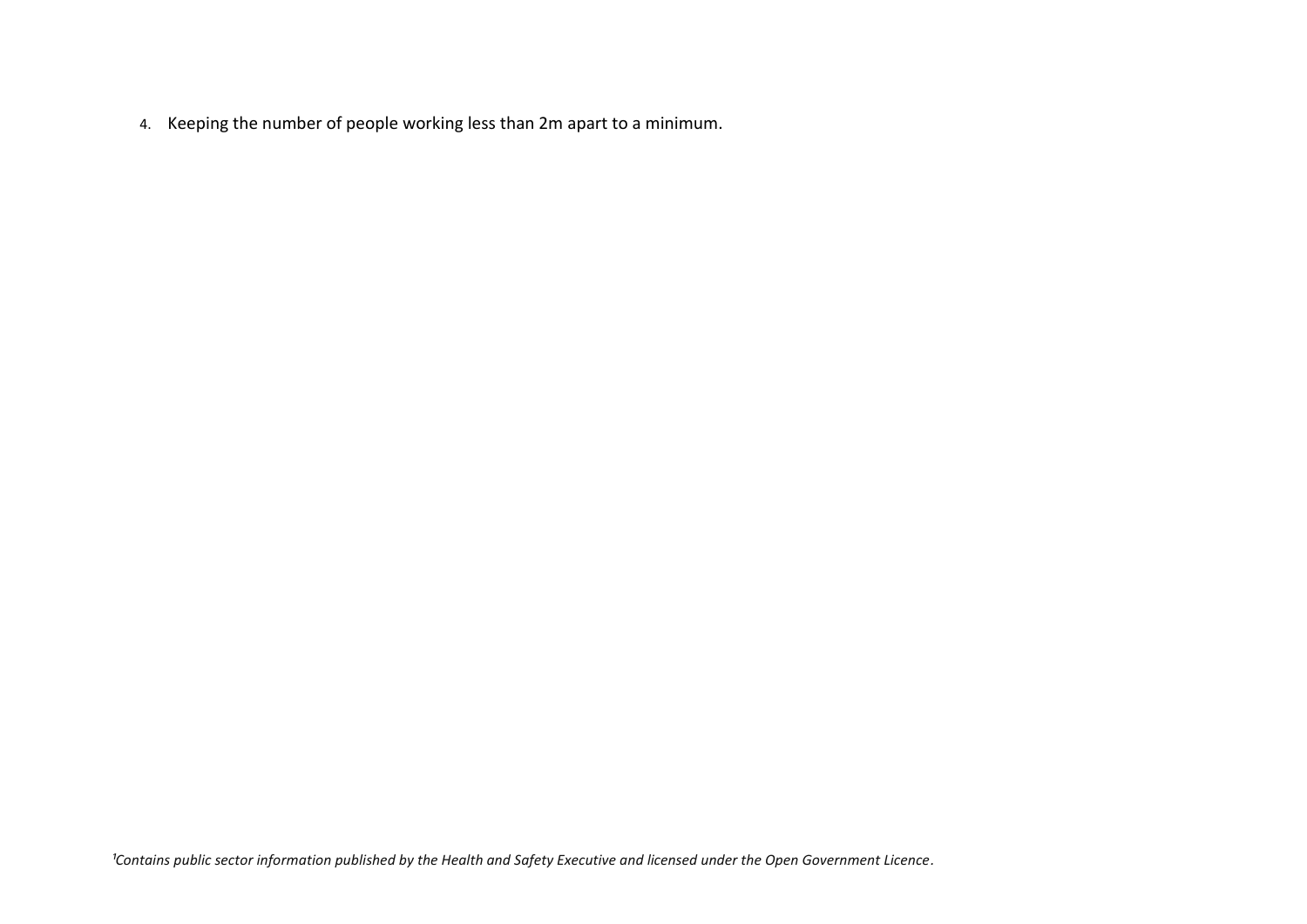| <b>Hazards/Risks</b><br>Think about the<br>areas where<br>contact takes<br>place | <b>Persons</b><br><b>Affected</b><br>Think of anyone<br>who might have<br>contact | Likelihood     | <b>Severity</b> | <b>Risk</b><br>Rating | Additional Covid-19 Controls - Reducing Risk<br>Think of what changes could be made in each scenario to reduce the spread<br>of Covid-19<br>*If the building is listed, any changes need to be sensitive & reversible,<br>please contact the Conservation Officer for further guidance. | <b>Action Plan</b><br>What needs to be done and by<br>whom?                                                                                                                                                                                                                                                                             |
|----------------------------------------------------------------------------------|-----------------------------------------------------------------------------------|----------------|-----------------|-----------------------|-----------------------------------------------------------------------------------------------------------------------------------------------------------------------------------------------------------------------------------------------------------------------------------------|-----------------------------------------------------------------------------------------------------------------------------------------------------------------------------------------------------------------------------------------------------------------------------------------------------------------------------------------|
| <b>EXTERNALLY:</b><br>Car parking &<br>Pedestrian<br>access/egress               | Congregation<br>Users of<br>building, Hall<br>Letting<br>clients                  | $\overline{2}$ | $\mathbf{1}$    | 1                     | a) Signage<br>b) External railings, gates & hand holds                                                                                                                                                                                                                                  | a) Covid awareness<br>signs.<br>b) Sanitised cleaning<br>before entry and upon<br>departure                                                                                                                                                                                                                                             |
| <b>ENTRANCES:</b><br>a) Church<br>sanctuary $-$<br><b>Main Front</b><br>doors    | Congregation<br>Minister &<br>Church<br><b>Officers</b>                           | $\overline{2}$ | $\mathbf{1}$    | 3                     | Covid awareness signage<br>Door stewards giving directions<br>Hand sanitiser station<br>Door steward to maintain Attendance Register, give direction<br>and indicate Covid Awareness Signage and encourage Hand<br>sanitiser use and wearing of masks where practicable                 | Door steward to maintain<br>sanitised cleaning of doors,<br>push plates, handles etc<br>before & during arrivals<br>and after departures.<br>Steward to wear facemask<br>and encourage<br>Congregation to do so<br>where practicable e.g.<br>When not singing.<br><b>Maintain Attendance</b><br>Register and Hand<br>sanitiser station. |
| Likelihood<br>$1 = Low (seldom)$                                                 | 2= Medium (frequently)                                                            |                |                 | <b>Severity</b>       | <b>Risk Rating</b><br>$1 =$ Low (minor cuts/bruises)<br>$1-2 =$ low priority<br>$2$ = Medium (serious injury / incapacitated for > 3 days)<br>$3-4$ = medium priority                                                                                                                   |                                                                                                                                                                                                                                                                                                                                         |

3= High (certain or near certain)

3 = High (fatality or number of persons seriously injured)

5-6 = high priority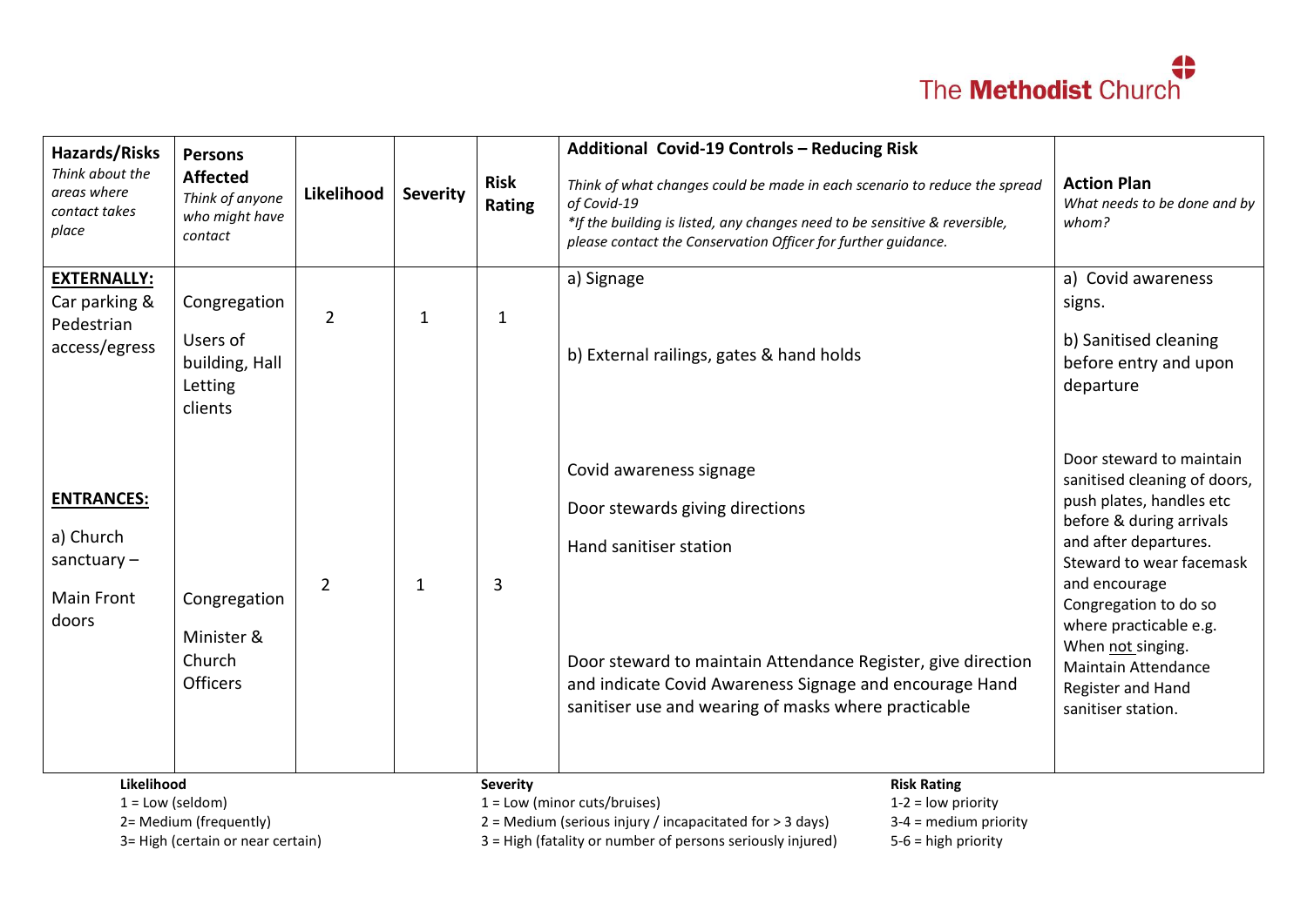| b) North West<br><b>Hall Entrance</b>                             | Congregation<br>Users of<br>building, e.g.<br><b>Casual Hirers</b><br>and Groups | $\overline{2}$ | $\mathbf{1}$ | $\mathbf{3}$   | Church Officers will maintain Covid awareness signage:<br>including social distancing where possible, use of facemasks<br>requested, particularly in potentially congested areas e.g.<br>corridor and in Toilets at all times.<br>User Groups and Hirers to observe signs and maintain their<br>own Register of attendees. Encourage use of Sanitiser station<br>provided | <b>User Groups and Hirers:</b><br>Ensure cleanliness of<br>touch surfaces inside &<br>outside of glazed double<br>doors, internal door<br>handles and pushplates,<br>window catches etc.<br>Ensure Sanitiser used on<br><b>Final Exit</b> |
|-------------------------------------------------------------------|----------------------------------------------------------------------------------|----------------|--------------|----------------|---------------------------------------------------------------------------------------------------------------------------------------------------------------------------------------------------------------------------------------------------------------------------------------------------------------------------------------------------------------------------|-------------------------------------------------------------------------------------------------------------------------------------------------------------------------------------------------------------------------------------------|
| c) East corridor<br>Entrance: incl.<br>Toilets & East<br>entrance | Congregation<br>Users of<br>building as<br>above                                 | $\mathbf{1}$   | $\mathbf{1}$ | $\overline{2}$ | Observe Covid Awareness Signage & encourage use of Sanitiser<br>station and wearing of Face Masks, particularly in Toilet and<br>potentially congested areas.                                                                                                                                                                                                             | Duty steward or Hirer to<br>maintain cleanliness of<br>touch surfaces as<br>described above                                                                                                                                               |
| d) West Hall<br>fire escape Exit                                  | Congregation<br>Users of<br>building as<br>above                                 | $\overline{2}$ | $\mathbf{1}$ | 3              | Ensure Covid and Fire Exit signage not obstructed                                                                                                                                                                                                                                                                                                                         | Sanitiser station,<br>encourage frequent use.                                                                                                                                                                                             |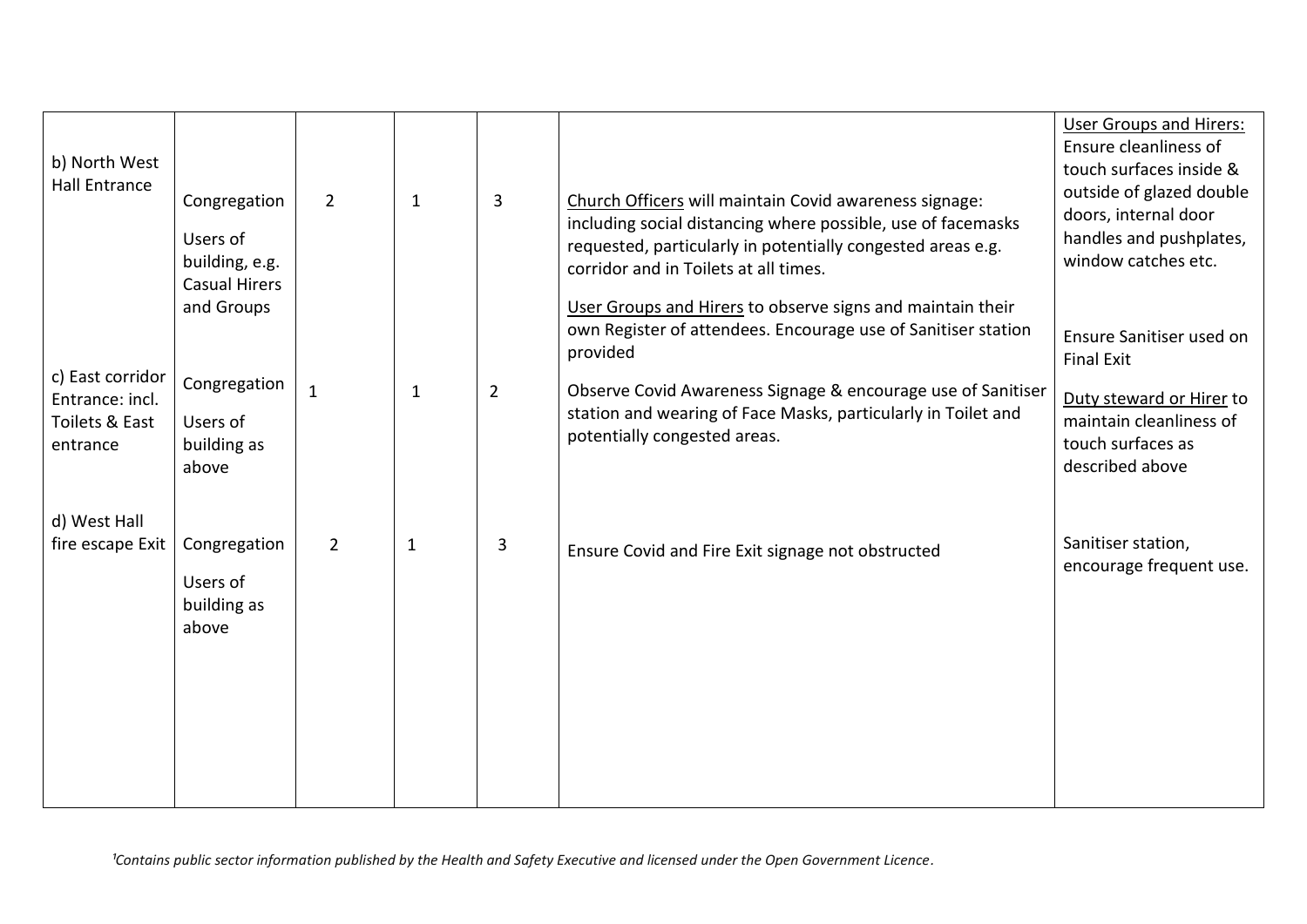| <b>LOCATIONS:</b>                                                                       |                                                                                 |                |                |              |                                                                                                                                                                                                                                                                                                                                                                                                                                                 |                                                                                                                                                                                                                                 |
|-----------------------------------------------------------------------------------------|---------------------------------------------------------------------------------|----------------|----------------|--------------|-------------------------------------------------------------------------------------------------------------------------------------------------------------------------------------------------------------------------------------------------------------------------------------------------------------------------------------------------------------------------------------------------------------------------------------------------|---------------------------------------------------------------------------------------------------------------------------------------------------------------------------------------------------------------------------------|
| a) Church<br>Sanctuary &<br>Vestibule                                                   | Congregation<br>Preachers<br>Stewards<br>Church<br>officers<br><b>Musicians</b> | $\overline{3}$ | $\overline{2}$ | 4            | Duty steward to maintain 'sign in' register.<br>Indicate Covid signage incl. hygiene, wearing of masks<br>requested, social distancing awareness etc. Encourage use of<br>Hand sanitiser station.<br>All touch surfaces to be wiped with sanitiser after each<br>use/session incl. chairs, pews, lecterns, door handles, push<br>plates etc, audio equipment & Organ keyboard/piano.                                                            | Steward rota.<br>User group awareness.<br><b>Communication of Covid</b><br>Policy; Verbally, via<br>notices, e-notices list etc<br>Produce sign in register<br>sheets.<br>Signage & marking fixing<br>Set up sanitiser stations |
| a) Link<br>corridor giving<br>access to Hall,<br><b>Toilets &amp;</b><br><b>Kitchen</b> | As above<br><b>PLUS User</b><br>Goups and<br>Hirers of<br>premises              | $\overline{2}$ | $\overline{2}$ | $\mathbf{3}$ | Maintain a Sign-In Register. Alternatively use Scan in QR Sign<br>Indicate Covid Awareness Signage: encourage use of Face<br>Masks where practicable and in particular in Toilet Areas and<br>potentially congested areas, e.g Kitchen serving hatches,<br><b>Corridor and Entrance lobbies</b><br>All Touch surfaces to be wiped with sanitiser after use,<br>including Chairs, Tables, Door Handles, Push Plates, Window<br>catches and sills | Communicate awareness<br>with all attendees by<br>Steward(s) or User<br>Group leader, verbally or<br>distributing copies of this<br><b>Risk Assessment</b><br>Duty door and Hall                                                |
| b) HALL                                                                                 | As above                                                                        | $\overline{2}$ | $\overline{2}$ | 4            | All as above: Please Take Note                                                                                                                                                                                                                                                                                                                                                                                                                  | stewards, Hall User<br>Groups and Hirers,<br>before leaving building                                                                                                                                                            |

#### **Likelihood**

 $1 =$  Low (seldom)

2= Medium (frequently)

3= High (certain or near certain)

**Severity**

1 = Low (minor cuts/bruises)

2 = Medium (serious injury / incapacitated for > 3 days)

3 = High (fatality or number of persons seriously injured)

**Risk Rating**

1-2 = low priority 3-4 = medium priority

5-6 = high priority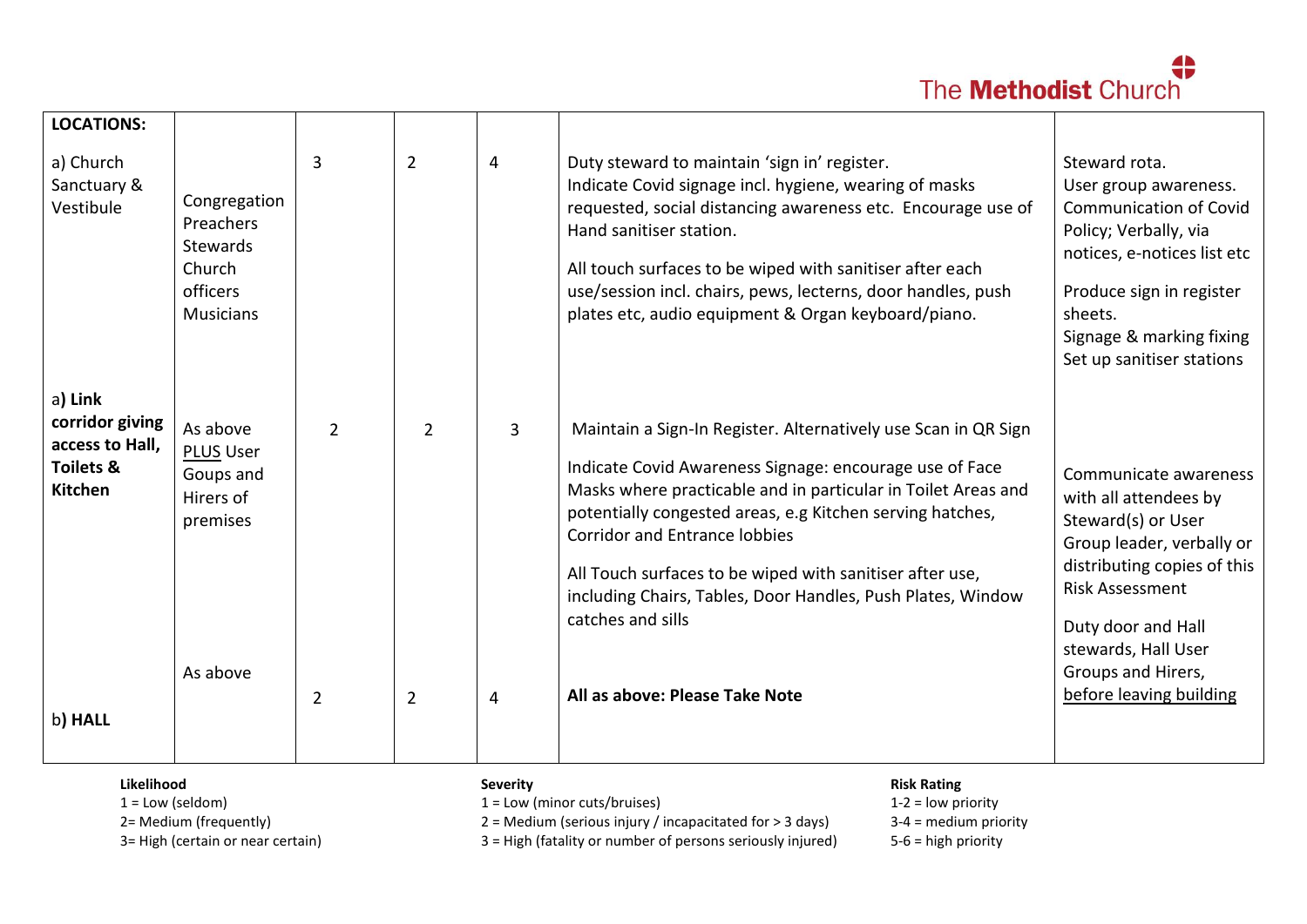| c) Sunday<br>School<br>including Store<br>Cupboards,<br>Vestry, Flower<br>room, & inner<br>door access | All users, as<br>above                         | $\mathbf{1}$ | $\mathbf 1$             | $\mathbf{1}$ | All as above: Please take note                                                                                                                                                                                                                                                                                                                                                     |                                                                                                                                                |
|--------------------------------------------------------------------------------------------------------|------------------------------------------------|--------------|-------------------------|--------------|------------------------------------------------------------------------------------------------------------------------------------------------------------------------------------------------------------------------------------------------------------------------------------------------------------------------------------------------------------------------------------|------------------------------------------------------------------------------------------------------------------------------------------------|
| d) Toilets                                                                                             | <b>All User</b><br>Groups and<br><b>Hirers</b> | 3            | $\overline{\mathbf{2}}$ | 5            | All as above: PLEASE TAKE PARTICULAR CARE AND NOTE<br>IN TOILET AREAS, INCLUDING SPECIAL NEEDS AND BABY<br><b>CHANGE FACILITIES AND SHOWER AREAS.</b><br>In addition to above measures, please encourage Personal<br>Hygiene: use of Sanitiser, Hand Washing, wiping down of<br>surfaces after use with paper towels and sanitiser provided<br>etc., avoid use of air hand dryers. | All User Groups and<br>Hirers please take<br>particular care in these<br>areas and ensure<br>communication of this<br>policy to all attendees. |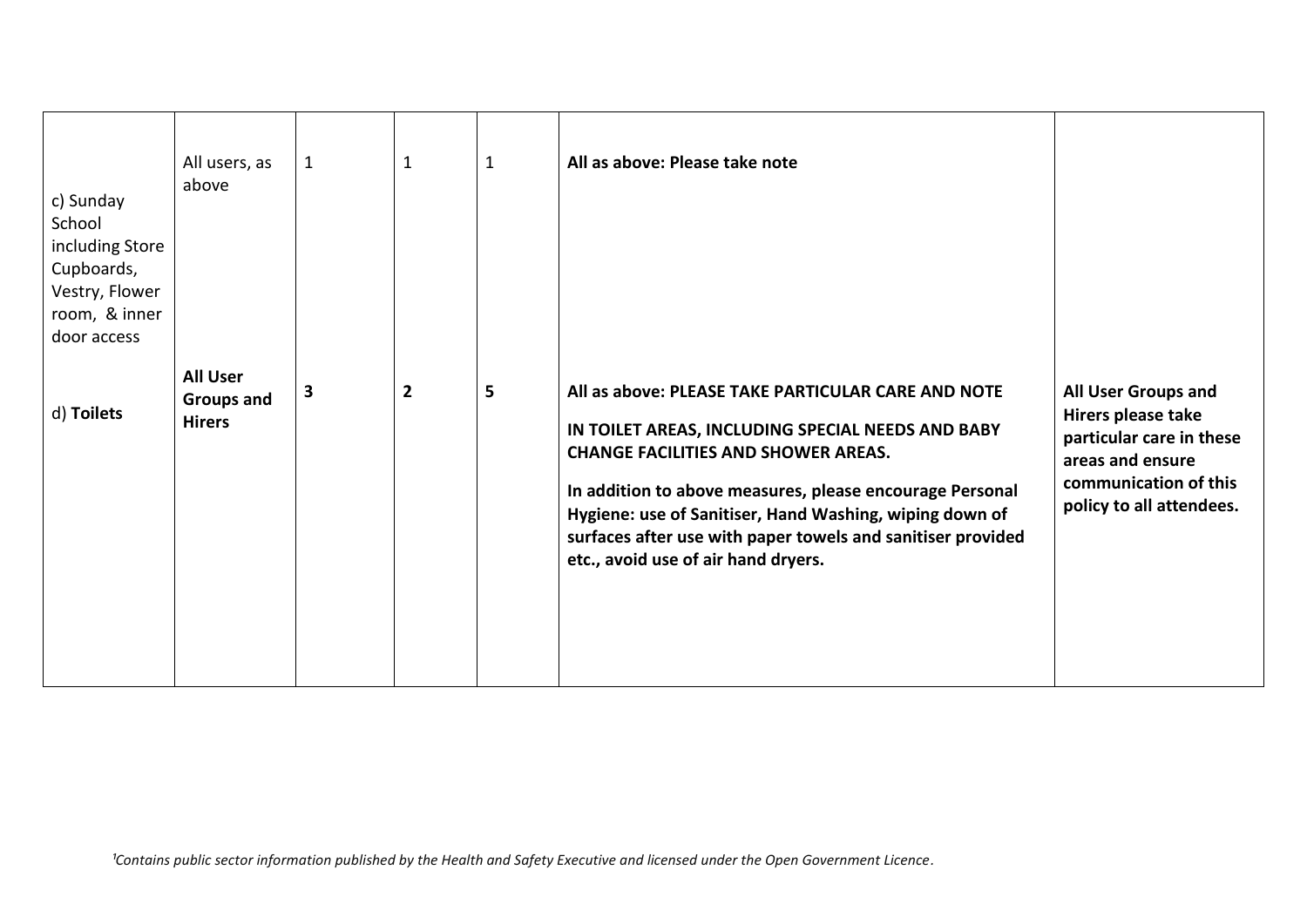You need to think about how to keep the areas being used in the building clean and prevent transmission by touching contaminated surfaces. Government guidance on cleaning can be found [here.](https://www.gov.uk/government/publications/covid-19-decontamination-in-non-healthcare-settings/covid-19-decontamination-in-non-healthcare-settings) If the building is listed, you should review Historic England's [How to Clean Historic](https://historicengland.org.uk/coronavirus/historic-places/cleaning-historic-surfaces/?utm_medium=email&utm_source=newsletter&utm_campaign=brand&utm_content=Cleaning%20Historic&dm_t=0,0,0,0,0)  [Surfaces](https://historicengland.org.uk/coronavirus/historic-places/cleaning-historic-surfaces/?utm_medium=email&utm_source=newsletter&utm_campaign=brand&utm_content=Cleaning%20Historic&dm_t=0,0,0,0,0) and speak to the [Conservation Officer](mailto:conservation@methodistchurch.org.uk?subject=Cleaning%20during%20Covid-19) before cleaning historic items such as stained glass. You should consider the following:

- 1. What areas or items of the building are regularly touched and would need cleaning and sanitising?
- 2. What can we do to reduce the need to clean or to make cleaning easier and more effective?
- 3. Who will do the cleaning?

#### **What needs cleaning and sanitising?**

- 1. Common areas of the building that are likely to have areas that need cleaning such as door handles, light switches and reception areas.
- 2. Identify objects and surfaces that are touched regularly and decide how frequently you clean them.
- 3. When receiving or handling goods, you will need to decide what cleaning is needed and talk about how to make sure it's done.

#### **Making cleaning easier and reducing the need to clean**

- 1. Keeping surfaces clear of objects makes it easier to clean and reduces the number of things that can become contaminated.
- 2. Put in place 'clean as you use systems' for areas such as meeting rooms, printers etc., to keep up with cleaning requirements.
- 3. If customers or others need to come to your work, put in place measures to clean after the visit.

#### **Who will do the cleaning and when?**

- 1. Decide if the current cleaning arrangements are enough to ensure adequate cleaning. You may choose different levels of cleaning for different areas. Deep cleaning once a day and then supplementary cleaning, e.g. wiping high contact surfaces throughout the day.
- 2. Providing information and instruction to those doing the cleaning to ensure they know what to clean and how to make it effective.
- 3. 'Clean and sanitise as you go' may need to be put in place for areas such as meeting rooms, printers etc.
- 4. Signs around the workplace can be a good way of letting people know what they need to do to keep it clean and sanitised.
- 5. If people cannot clean straight after touching surfaces, then provide hand sanitiser.
- 6. For higher-risk cleaning areas (toilets, etc.), you will need to ensure people know what to do to protect themselves.

#### **Likelihood**

- $1 =$  Low (seldom)
- 2= Medium (frequently)
- 3= High (certain or near certain)

#### **Severity**

- 1 = Low (minor cuts/bruises)
- 2 = Medium (serious injury / incapacitated for > 3 days)
- 3 = High (fatality or number of persons seriously injured)

#### **Risk Rating**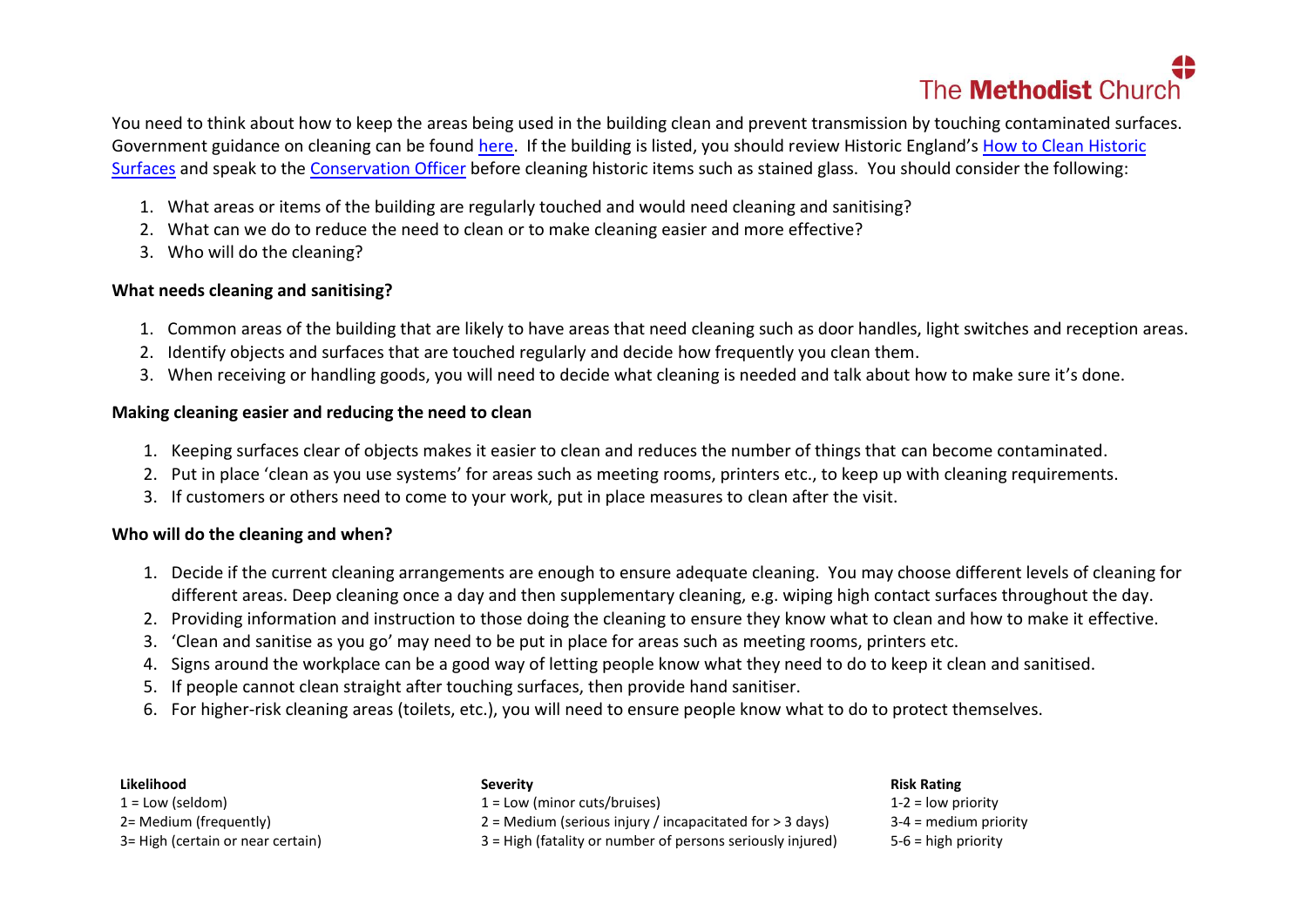| Hazards/Risks<br>Think about the<br>areas where<br>contact takes<br>place | Persons<br><b>Affected</b><br>Think of anyone<br>who comes in<br>contact | Likelihood | <b>Severity</b> | <b>Risk</b><br>Rating | Additional Covid-19 Controls - Reducing Risk<br>Think of which prevention strategy could be used in each scenario to reduce<br>the spread of Covid-19<br>*If the building is listed, any changes need to be sensitive & reversible,<br>please contact the Conservation Officer for further guidance. | <b>Action Plan</b><br>What needs to be done and by<br>whom? |
|---------------------------------------------------------------------------|--------------------------------------------------------------------------|------------|-----------------|-----------------------|------------------------------------------------------------------------------------------------------------------------------------------------------------------------------------------------------------------------------------------------------------------------------------------------------|-------------------------------------------------------------|
|                                                                           |                                                                          |            |                 |                       |                                                                                                                                                                                                                                                                                                      |                                                             |
|                                                                           |                                                                          |            |                 |                       |                                                                                                                                                                                                                                                                                                      |                                                             |
|                                                                           |                                                                          |            |                 |                       |                                                                                                                                                                                                                                                                                                      |                                                             |
|                                                                           |                                                                          |            |                 |                       |                                                                                                                                                                                                                                                                                                      |                                                             |

**Good Hygiene**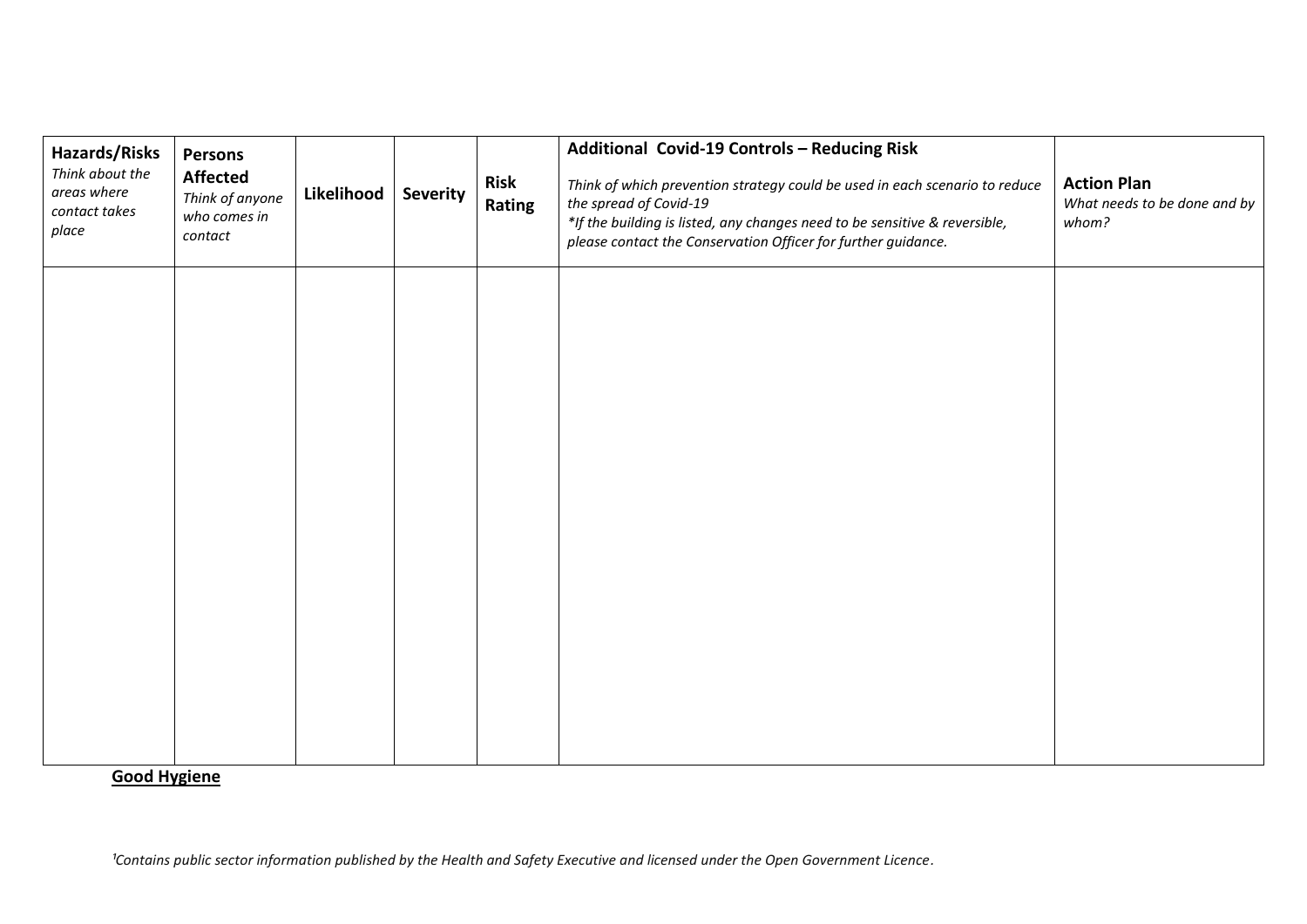You need to think about:

- 1. Ensuring that you have handwashing facilities that provide running water, soap and paper towels and reminding to wash regularly for 20 seconds.
- 2. Replace hand dryers with paper towels and bins that are emptied frequently to safely dispose of waste.
- 3. Providing handwashing facilities (running water, soap and paper towels) at entry and exit points. People should be able to wash their hands when they arrive and leave. If this is not possible, provide hand sanitiser.
- 4. Providing hand sanitiser in multiple areas in addition to washing facilities.
- 5. Providing tissues throughout the building.
- 6. Using signs and posters to increase awareness of good handwashing technique reminding those in the building to catch coughs and sneezes in tissues and to avoid touching face, eyes, nose or mouth with unclean hands. Recommendations include:
	- a. Public England's Covid-[19 Employer's and Business Guide](https://assets.publishing.service.gov.uk/government/uploads/system/uploads/attachment_data/file/876212/COVID19_Guidance_Employers_and_businesses_.pdf)
	- b. [NHS Hand-Washing Technique](https://www.berkshirehealthcare.nhs.uk/media/33429304/nhs-hand-wasing-technique.pdf)
	- c. [Follow Catch it, Bin it, Kill it](https://www.england.nhs.uk/south/wp-content/uploads/sites/6/2017/09/catch-bin-kill.pdf)
- 7. Setting clear guidance for the cleaning of toilets, showers and changing facilities to make sure they are kept clean.

#### **Personal Protective Equipment**

Face Masks and Gloves

- Face coverings and gloves are not a replacement for social distancing and regular handwashing, which remain the most important actions.
- The government has advised people to consider wearing face coverings in enclosed public spaces, which would include churches, to help reduce the spread.
- Public urged not to buy medical grade masks so they can be saved for frontline health and care workers, and instead make their own face coverings at home.

#### **Likelihood**

 $1 =$  Low (seldom) 2= Medium (frequently) 3= High (certain or near certain)

#### **Severity**

1 = Low (minor cuts/bruises)

2 = Medium (serious injury / incapacitated for > 3 days)

3 = High (fatality or number of persons seriously injured)

#### **Risk Rating**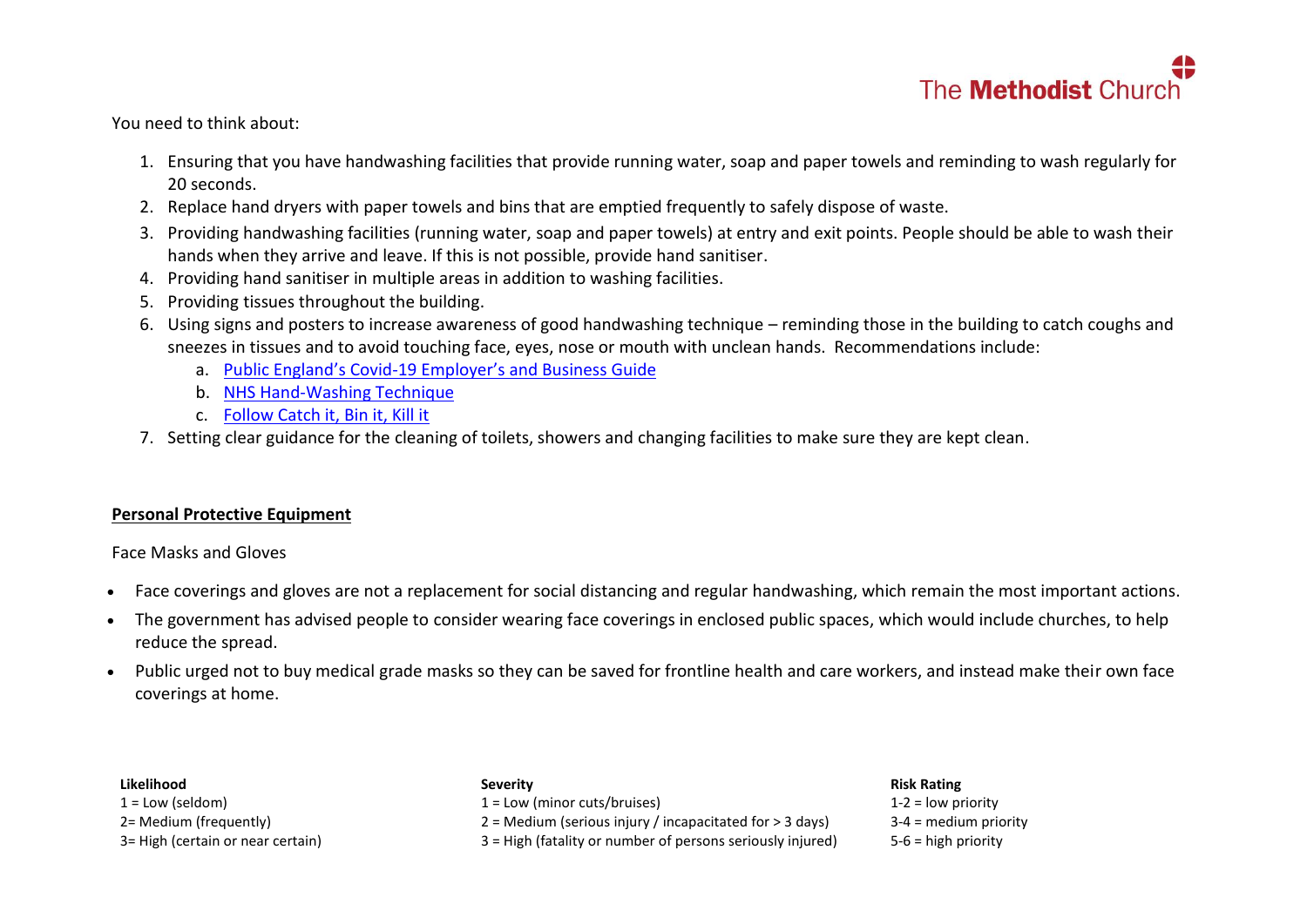| <b>Hazards/Risks</b><br>Think about the<br>areas where<br>contact takes<br>place | Persons<br><b>Affected</b><br>Think of anyone<br>who comes in<br>contact | Likelihood | <b>Severity</b> | <b>Risk</b><br>Rating | Additional Covid-19 Controls - Reducing Risk<br>Think of which prevention strategy could be used in each scenario to reduce<br>the spread of Covid-19<br>*If the building is listed, any changes need to be sensitive & reversible,<br>please contact the Conservation Officer for further guidance. | <b>Action Plan</b><br>What needs to be done and by<br>whom? |
|----------------------------------------------------------------------------------|--------------------------------------------------------------------------|------------|-----------------|-----------------------|------------------------------------------------------------------------------------------------------------------------------------------------------------------------------------------------------------------------------------------------------------------------------------------------------|-------------------------------------------------------------|
|                                                                                  |                                                                          |            |                 |                       |                                                                                                                                                                                                                                                                                                      |                                                             |
|                                                                                  |                                                                          |            |                 |                       |                                                                                                                                                                                                                                                                                                      |                                                             |
|                                                                                  |                                                                          |            |                 |                       |                                                                                                                                                                                                                                                                                                      |                                                             |
|                                                                                  |                                                                          |            |                 |                       |                                                                                                                                                                                                                                                                                                      |                                                             |

**Information and Guidance**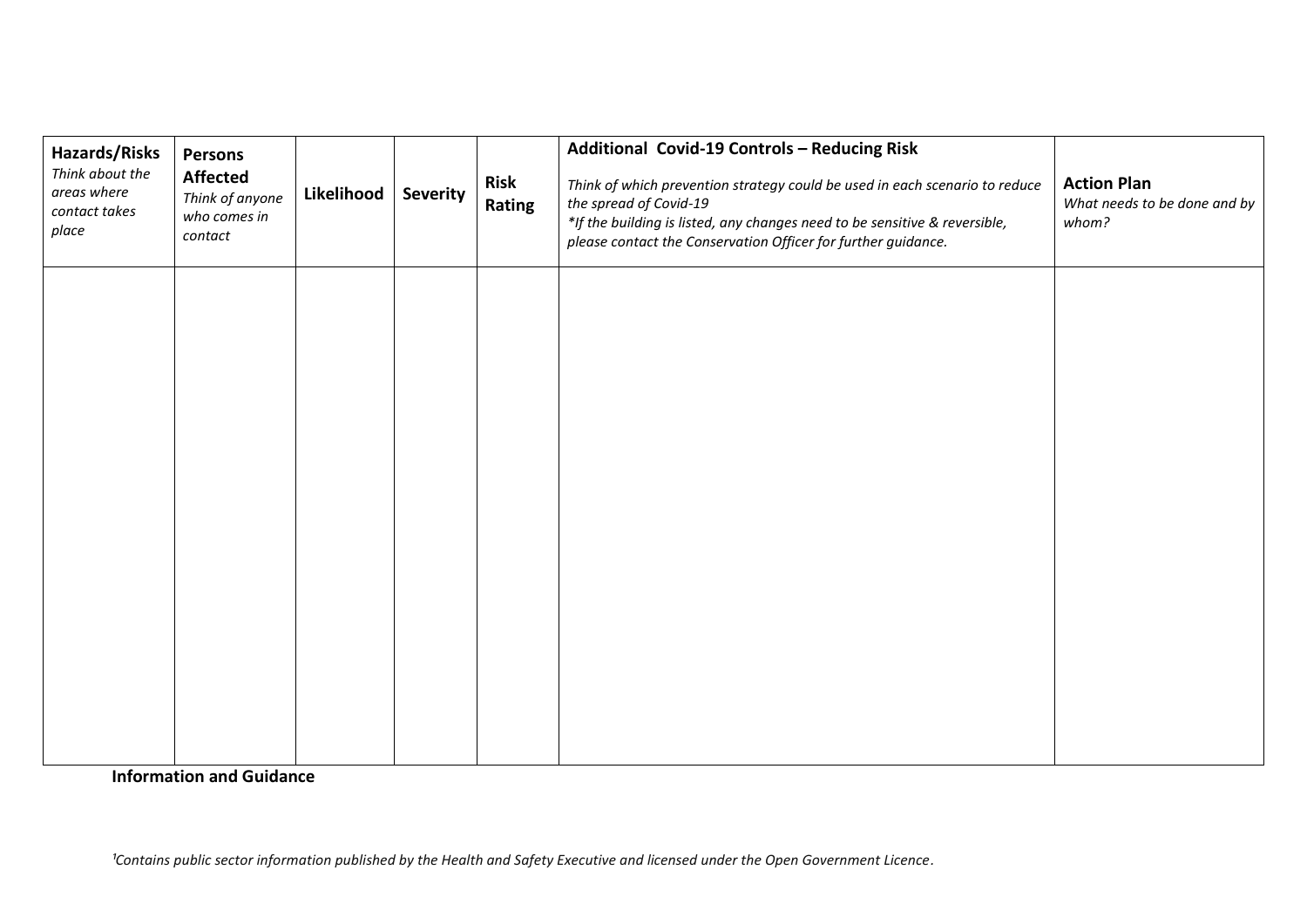

#### **Questions to consider:**

- 1. What information do those who use the building need to make sure they understand how to keep safe during the outbreak?
- 2. Who else do we need to share information and guidance with and what is the best way to do it?
- 3. How will people know when information and guidance is updated?

Making sure you pass on the correct information and guidance to those using the building is an important part of reducing risk.

- 1. Decide what people need to know so they can use the building safely.
- 2. Decide the best way to pass on information and guidance to those using the building.
- 3. People often need to hear messages more than once and in different ways to remember. Think about ways to reinforce the message.
- 4. Think about how to interact with those who do not regularly use the building such as contractors and delivery drivers. Plan how to share relevant information on how to socially distance, where they wash their hands and the arrangements for using communal areas.

Updating information and guidance

- 1. Be prepared by thinking about what measures can be put in place to update people in the event of adapting the current guidance.
- 2. Decide if the current ways of sharing information and guidance are enough to update people or if you need to do more.
- 3. As information is key to reducing risk, decide how you are going to make sure that everyone who needs the information gets it.

Ensure that all those who use the building know what the [current guidelines](https://www.gov.uk/government/publications/staying-alert-and-safe-social-distancing) are about self-isolation if they or someone in their home has symptoms. Full guidance on testing can be found [here](https://www.gov.uk/guidance/coronavirus-covid-19-getting-tested) and here is the [link](https://www.gov.uk/apply-coronavirus-test) to apply for a test.

- 1. Agree how you will let people who use the building know that you are self-isolating and make sure that you don't go into the building.
- 2. Agree how you will look after someone who falls ill in the building. Do you need to isolate them until they can go home? Where will that be? What do you need to do to clean afterwards?
- 3. Decide what support and reassurance needs to be in place for the person who is self-isolating and agree what support and reassurance will be in place for other people in the building.

#### **Likelihood**

 $1 =$  Low (seldom) 2= Medium (frequently) 3= High (certain or near certain)

#### **Severity**

1 = Low (minor cuts/bruises)

2 = Medium (serious injury / incapacitated for > 3 days)

3 = High (fatality or number of persons seriously injured)

#### **Risk Rating**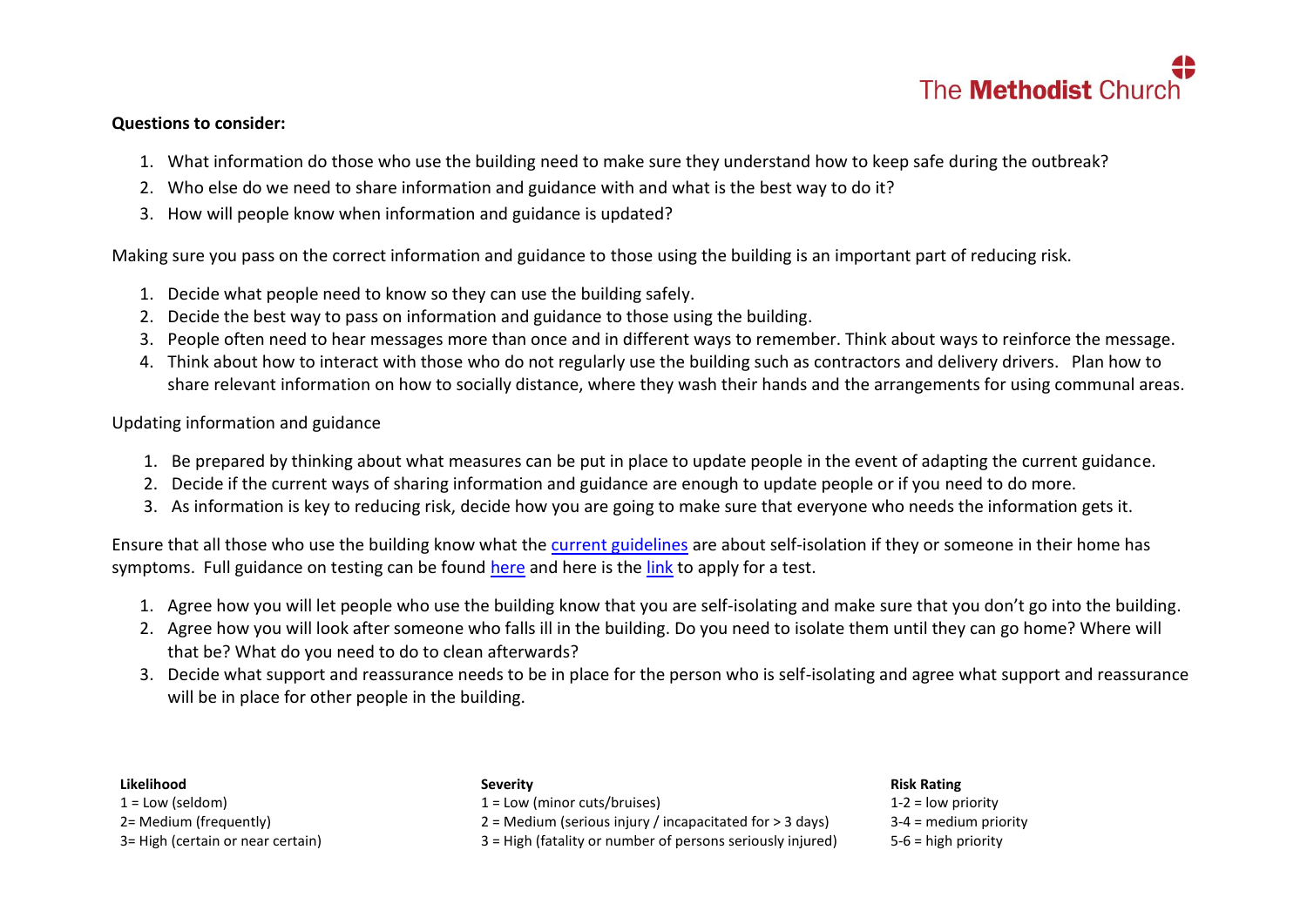| Hazards/Risks<br>Think about the<br>areas where<br>contact takes<br>place | Persons<br><b>Affected</b><br>Think of anyone<br>who comes in<br>contact | Likelihood | <b>Severity</b> | <b>Risk</b><br>Rating | Additional Covid-19 Controls - Reducing Risk<br>Think of which prevention strategy could be used in each scenario to reduce<br>the spread of Covid-19<br>*If the building is listed, any changes need to be sensitive & reversible,<br>please contact the Conservation Officer for further guidance. | <b>Action Plan</b><br>What needs to be done and by<br>whom? |
|---------------------------------------------------------------------------|--------------------------------------------------------------------------|------------|-----------------|-----------------------|------------------------------------------------------------------------------------------------------------------------------------------------------------------------------------------------------------------------------------------------------------------------------------------------------|-------------------------------------------------------------|
|                                                                           |                                                                          |            |                 |                       |                                                                                                                                                                                                                                                                                                      |                                                             |
|                                                                           |                                                                          |            |                 |                       |                                                                                                                                                                                                                                                                                                      |                                                             |
|                                                                           |                                                                          |            |                 |                       |                                                                                                                                                                                                                                                                                                      |                                                             |
|                                                                           |                                                                          |            |                 |                       |                                                                                                                                                                                                                                                                                                      |                                                             |

**Summary of Action plans**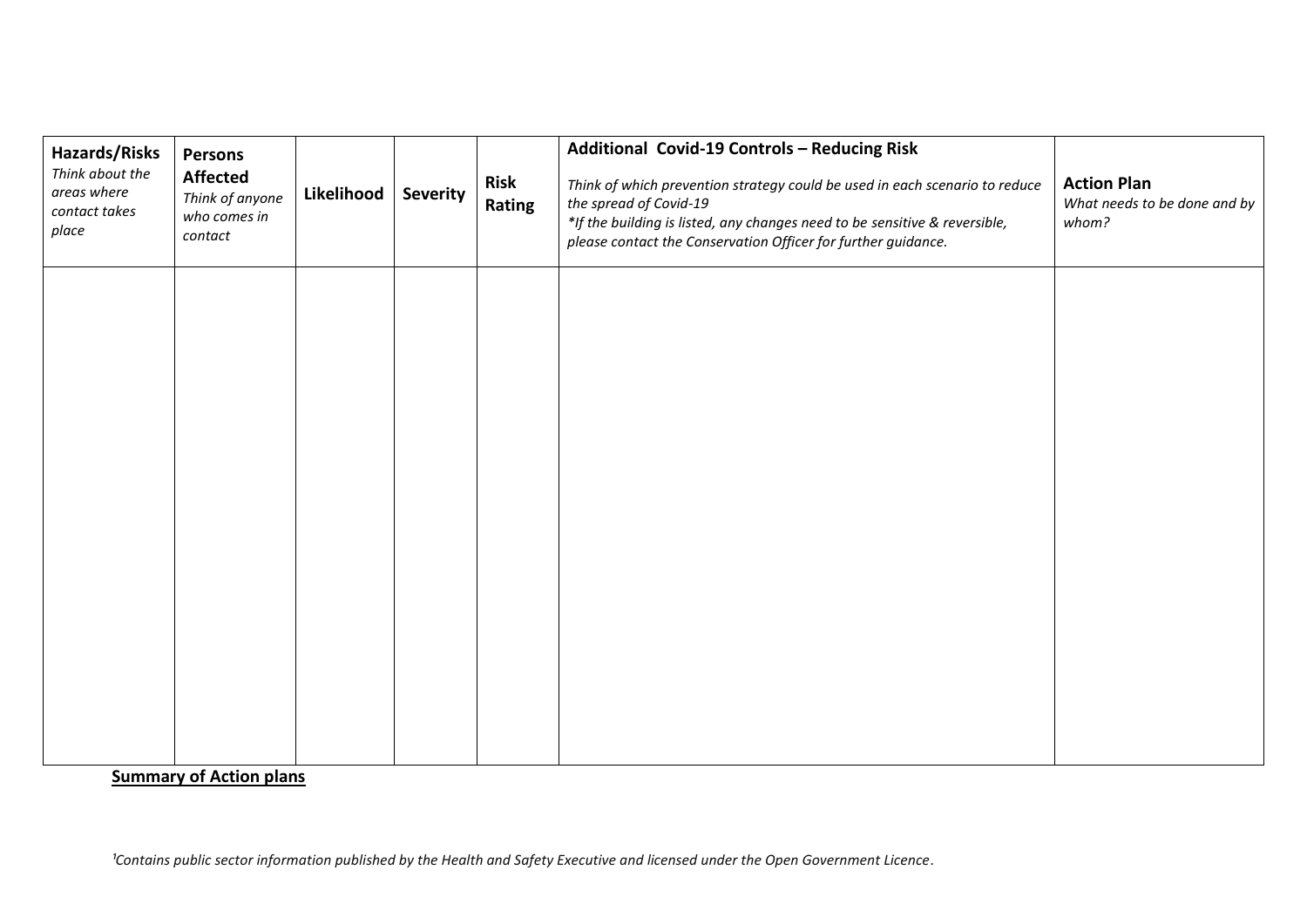| Action - List out what needs to done                                                                                                 | Ownership - List out who complete | Date to be          | Date of           |  |
|--------------------------------------------------------------------------------------------------------------------------------------|-----------------------------------|---------------------|-------------------|--|
|                                                                                                                                      |                                   | <b>Completed by</b> | <b>Completion</b> |  |
| 1. Adoption of risk assessment proposals by Circuit<br>Property Liaison Group & Superintendent following<br>preparation & submission | Rod F                             |                     |                   |  |
| 2. Carry out re-opening checklist ensuring all aspects<br>addressed and submission to Circuit as above.                              | Rod F & Tim F                     |                     |                   |  |
| 3. Procurement of sufficient signage and marker decals,<br>tape etc and fixing of same                                               | Rod F & Tim F                     |                     |                   |  |
| Procurement of and setting up sanitiser stations and<br>4.<br>consumables                                                            | David Marsh; Rod F & Tim F        |                     |                   |  |
| 5. Production of information sheets for verbal and physical<br>delivery to congregation and user groups                              | Rod F                             |                     |                   |  |
| 6. Legionella testing                                                                                                                | Tim F                             |                     |                   |  |

#### **Likelihood**

 $1 =$  Low (seldom)

2= Medium (frequently)

3= High (certain or near certain)

#### **Severity**

1 = Low (minor cuts/bruises)

2 = Medium (serious injury / incapacitated for > 3 days)

3 = High (fatality or number of persons seriously injured)

#### **Risk Rating**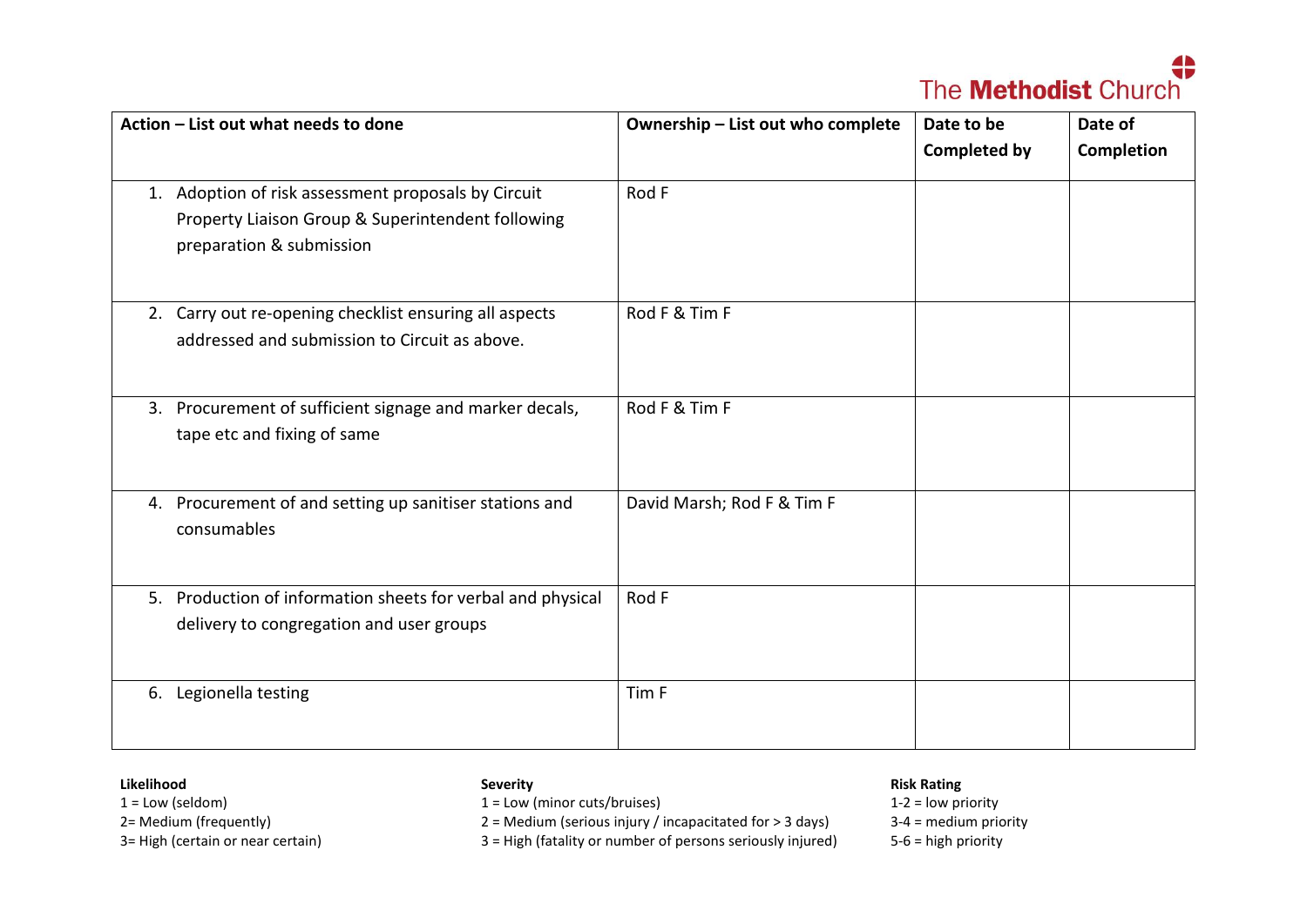| 7. Steward rotas for: duty steward, NW door steward & car<br>park steward         |                                            |  |
|-----------------------------------------------------------------------------------|--------------------------------------------|--|
| 8. Cleaning rota & enhanced procedures                                            | Rod F, Sue Harris & Anne Sanyal            |  |
| 9. Facebook, e-notices to communicate arrangements incl.<br>live streaming notice | Peter Aston<br>Ian Kirby on live streaming |  |
| 10.                                                                               |                                            |  |
| 11.                                                                               |                                            |  |
| 12.                                                                               |                                            |  |
| 13.                                                                               |                                            |  |
| 14.                                                                               |                                            |  |
| 15.                                                                               |                                            |  |